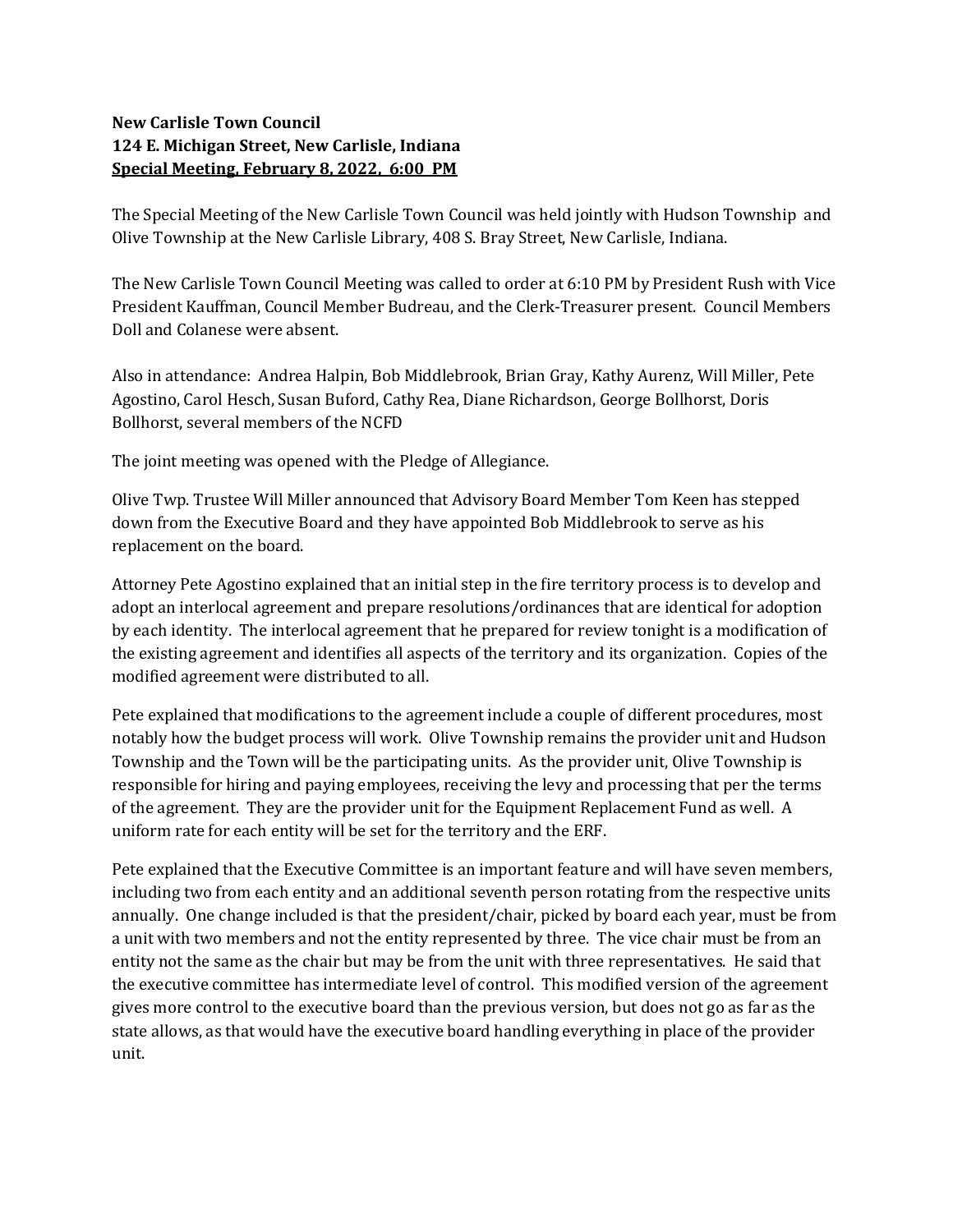## New Carlisle Town Council Special Meeting, February 8, 2022, 6:00 PM

The old agreement had the executive committee and Olive Township working out the budget. The amended agreement requires the Chief of the territory to come up with the budget and that budget be presented to both Hudson Township and New Carlisle in addition to Olive Township, prior to August 31. Pete explained that this could be done individually with each entity or in a joint meeting of all three entities. Additionally, the new agreement requires that everyone be given a monthly report of the financial standing, including not only balances but receipts and disbursements.

Hudson Township Trustee Brian Gray cited Item J Section 7 regarding hiring and asked if there is a way that everyone can be part of the hiring process. Pete responded that they are actually employees of Olive Township although there are ways for everyone to be involved, particularly the Executive Board. He explained that the number of people hired is an Executive Board decision but when it comes to the actual person hired, it is up to the Chief. Chief Schweizer responded that he is more than happy to involve everyone. They currently do an interview process and testing is administered for general knowledge and some psych by a national company. Candidates are then ranked and the results are presented to Olive Township.

Brian asked if there isn't a merit commission and Pete responded that there is not but that the agreement does allow the executive committee to establish a safety board if they choose to do so. With no safety board, by default as the provider unit, Olive Township serves as the safety board under the agreement. Pete said he feels that there are both advantages and disadvantages to having a safety board. While it does add some expense, particularly in the discipline process, if you are an employee you would probably prefer a safety board. He said that the entities can decide if they want to go with a safety board at any time.

Pete continued that the modified agreement requires more reporting, provides more authority to the executive board, more steps in the budgeting process and will include detailed presentations to each unit. He feels that this will improve things when everyone is involved and is fully informed. The agreement also adds an annual joint meeting prior to Jan 31 for overall reporting of the previous year financials in addition to the budget. Andrea suggested quarterly meetings for review and Brian agreed that the more the better. Pete added that we need to be clear on when those meetings will be and added that township government is the only form of government in Indiana where the public has a right to participate. For other governmental entities the public has the right to attend but not to participate. He feels that it is important that the Fire Chief present directly to the Town and Hudson Township on the status of the department, including service call stats. Josh responded that the Chief's report is currently given at the Olive Township meeting but can be moved to the joint meetings.

There was some discussion regarding the August 31 deadline to review the budget and Cathy said that they have everything set to meet with the DLGF the first part of July. Pete said that if earlier deadlines are wanted those dates can be changed but the requirement is no later than August 31 currently. Andrea said that there had been discussion of using Baker Tilly for assistance with